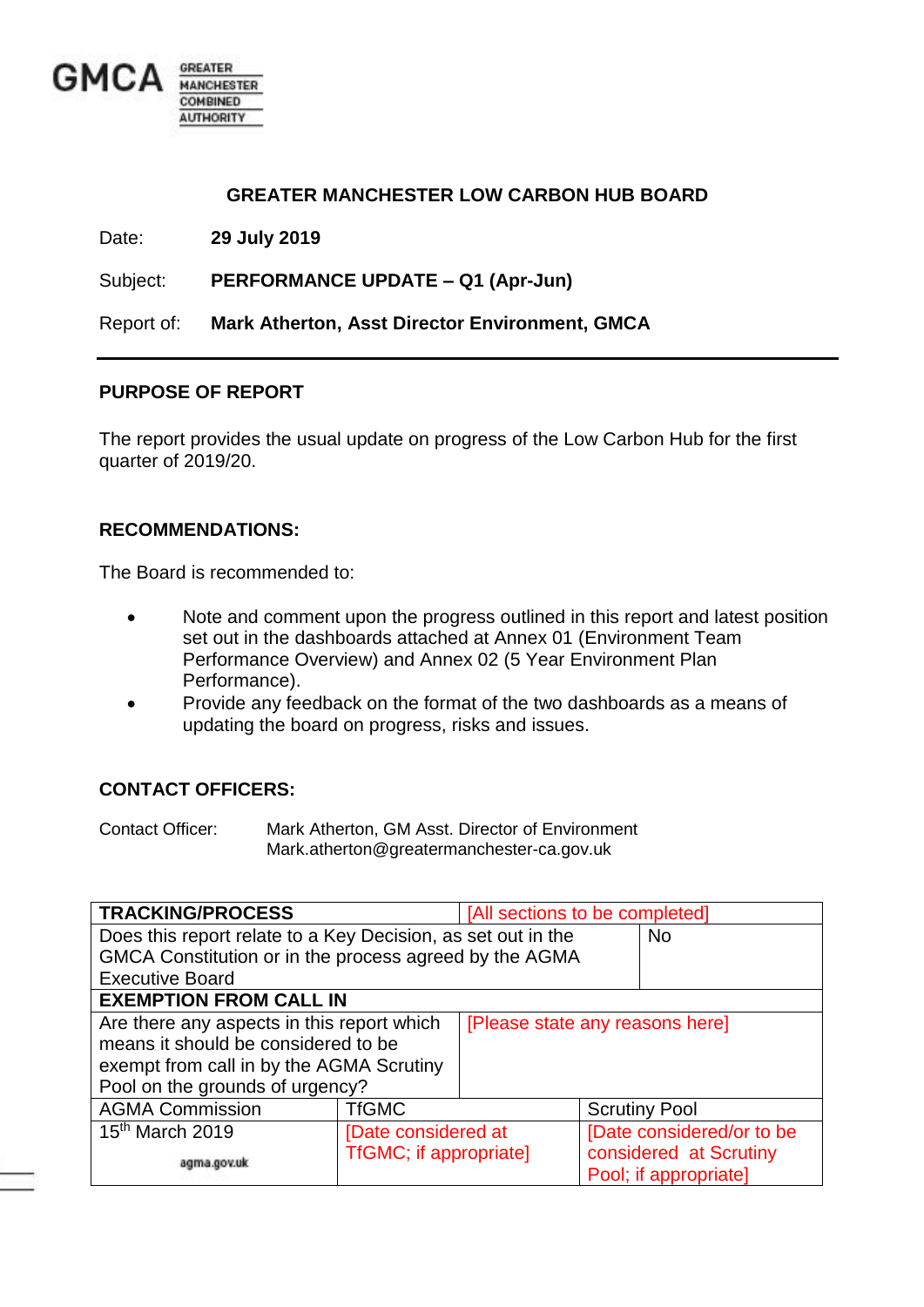# **1.0 OVERVIEW OF PROGRESS**

The update at Annex 01 (Environment Team Performance Overview) contains a summary of key achievements during the last quarter across the areas within the 5 Year Environment Plan. There are a number of key successes to be highlighted which are set out below:

# **Energy supply**

- Launched a GM *Whole System Wide Smart Energy Plan*, in conjunction with the Energy Systems Catapult.
- Secured approval to launch solar PV offer to GM residents and businesses in September (see separate paper).
- Continued development of proposals to deliver energy efficiency and generation on public assets (*Energy Innovation Company*)
- Commenced scoping of *Energy Transition Region* proposals, which will provide the platform for energy innovation.
- Completed *Local Energy Market* scoping work and commenced development of bid for Phase 2.
- With *Big Clean Switch,* have achieved 543 household switches in GM, the target for 2019 being 1000-5000

# **Buildings**

- Developed a draft *Retrofit* Report for consideration by the Board and Combined Authority.
- Engaged consultants in developing the standard for and pathway to zero carbon new development, as proposed in the Greater Manchester Spatial Framework.
- Successful consortium bid of city regions, led by UKGBC, to develop proposals for city-led retrofit programmes (funded by Climate-KIC).
- Received a `best large scale project' award for the Warm Homes Fund project under the Northwest Energy Efficiency Awards Scheme

# **Transport**

- 24 Bee Network schemes spread across all 10 GM districts have been granted programme entry status by the GMCA.
- Awareness raising on air pollution included pollution pod artwork installation at media city and various events across GM to promote electric vehicles, cargo bikes and other sustainable modes of transport.
- 3 GM operators successfully received a total award of £9.6m for new zero emissions buses. TfGM was awarded funds for 23 buses.

# **Sustainable Consumption and Production**

- Refill bottle filling station pilot launched in Bury.
- Continuing to support PlasticFreeGM campaign.
- GM Green compostable carrier scheme launched with support from GMCA.
- Re-tendering of the GM Waste Contract completed and Suez appointed as new waste contractor for the GMCA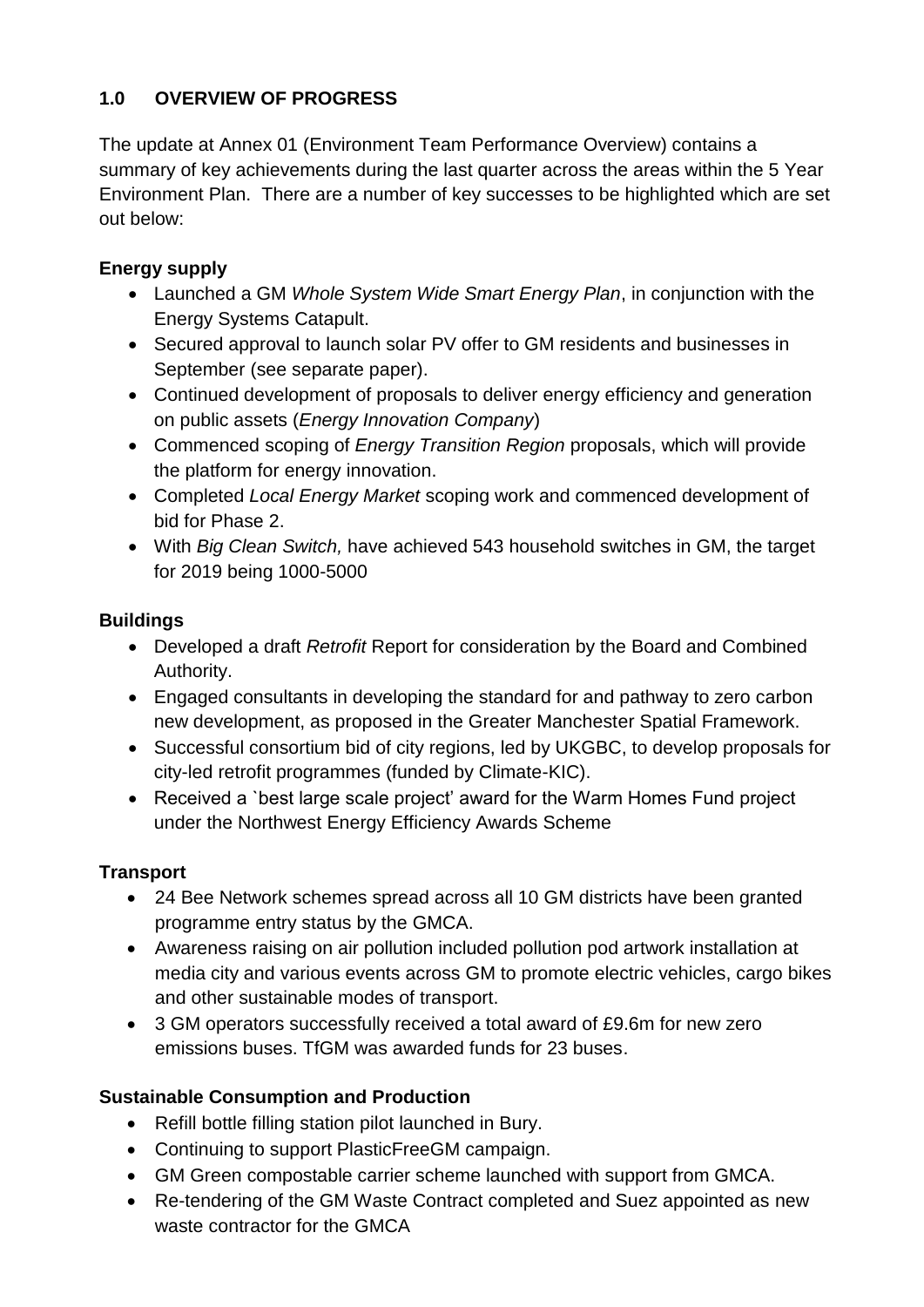### **Natural Environment**

- GM chosen as one if Defra's peatland pilots, as part of its overall peat strategy. As part of this, Natural Engalnd will advise on developing peatland management and restoration targets.
- Biodiversity net gain and green infrastructure standards continue to be developed as part of the Greater Manchester Spatial Framework.
- Scoping brief developed for commissioning research to design an Investment Readiness Fund as part of the Natural Capital Investment Plan.

## **Resilience and adaptation**

- Launched the IGNITION project a 2<sup>1/2</sup> year £5m project to develop the financing and delivery mechanisms in order to be able to achieve a 10% uplift in green infrastructure in GM by 2038.
- Level 1 Strategic Flood Risk Assessment work complete and Level 2 commissioned June 2019.
- Action plan for Infrastructure Strategy being developed and resilience is a key theme to be considered.

# **3.0 KEY ANTICIPATED ACTION IN THE NEXT QUARTER**

3.1 As a priority, the following activities will be delivered in the next Quarter:

### **Energy supply**

- Complete scoping work for *Energy Transition Region*
- Submit bid for Phase 2 of *Local Energy Market* proposals.
- Prepare cost options for Leaders to deliver energy generation and efficiency (*Energy Innovation Company*) and carry out soft market testing.
- Submit proposal for funding to for roll out of *Local Area Energy Planning* across the city-region.

### **Buildings**

- Publication of the *Retrofit Report* and taking forward of actions, particularly the development of proposals for a *Retrofit Challenge Group*.
- Continued development of zero carbon standards and pathway as part of the Greater Manchester Spatial Framework proposals.

# **Transport**

- Award contract for an EV Charging Infrastructure supplier.
- Continue to raise awareness on air pollution as a health issues and the action everyone can take to help tackle it.

# **Sustainable Consumption and Production**

- Develop and launch SCP/Circular Economy Plan.
- Proposals for LA Plastic Pact to be submitted to Cexs.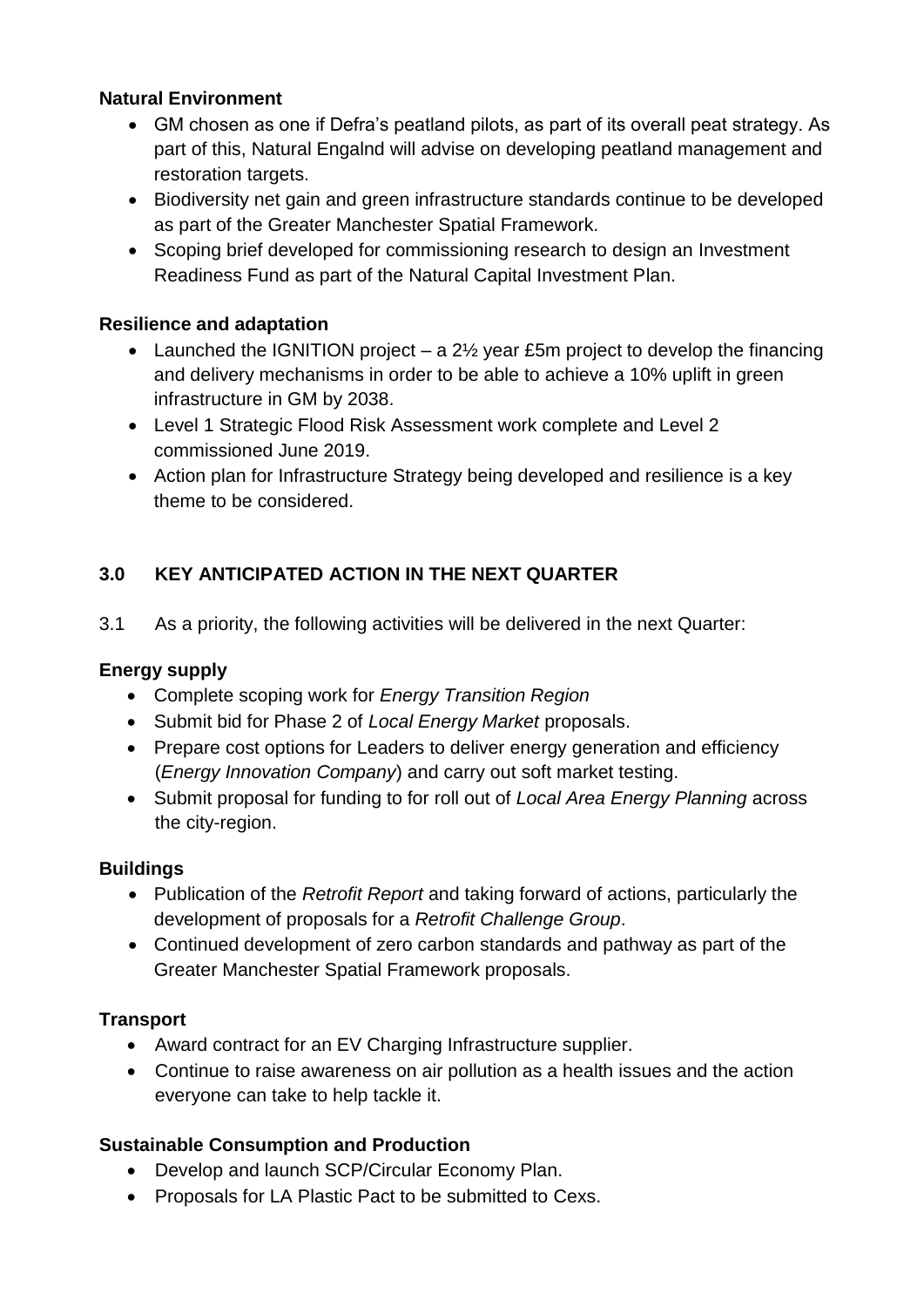Continue to support PlasticFreeGM and the bottle refill station pilot in Bury with 3 more fountains to be installed.

### **Natural Environment**

- Continue to deliver Natural Capital Investment Plan, utilising EU IGNITION project to support identification of investments.
- Work with Coordinating Beneficiary to seek timely approval of Natural Course Phase 3 programme.
- Support Lancashire Wildlife Trust to expand My Wild City to reach a wider audience.
- Continue to develop Biodiversity Net Gain guidance and green infrastructure standards, including views of LPAs.
- Undertaking further due diligence work with EA/Others on set up of the Environment Fund (see separate paper).

# **Resilience and adaptation**

- Resilience RoadMap to be published setting out a clear approach to resilience across GM.
- Phase 2 Strategic Flood Assessment to be commissioned.

# **4.0 IDENTIFIED RISKS AND EMERGING ISSUES**

4.1 Officers and sub-groups have identified a number of risks to existing, and particularly future, programme delivery. Mitigation of these risks, as far as possible, will be managed by the responsible Accountable Body:

### **Key risks:**

- 4.2 The following represent key risks set out in Annex 02 *Environment Team Performance Overview*.
	- Failure of the 5 Year Environment Plan to achieve a step change in reducing carbon emissions. The challenge has been shown by the recent release of data for 2017, which saw a 3.7% reduction (against the need for 15% year on year reductions).
	- Over the next quarter, we will be developing a dedicated communications plan for GM Green City Region to support delivery of the 5 Year Plan.
	- Failure to meet ambitious recycling and waste diversion targets.
	- Failure to deliver the aims of the IGNITION project. This is being managed through the governance arrangements in place for the project.

# **Work programme issues:**

In terms of the priorities set out in the 5 Year Plan, the following areas are flagged as "red" (see Annex 01 – *5 Year Environment Plan Performance*).